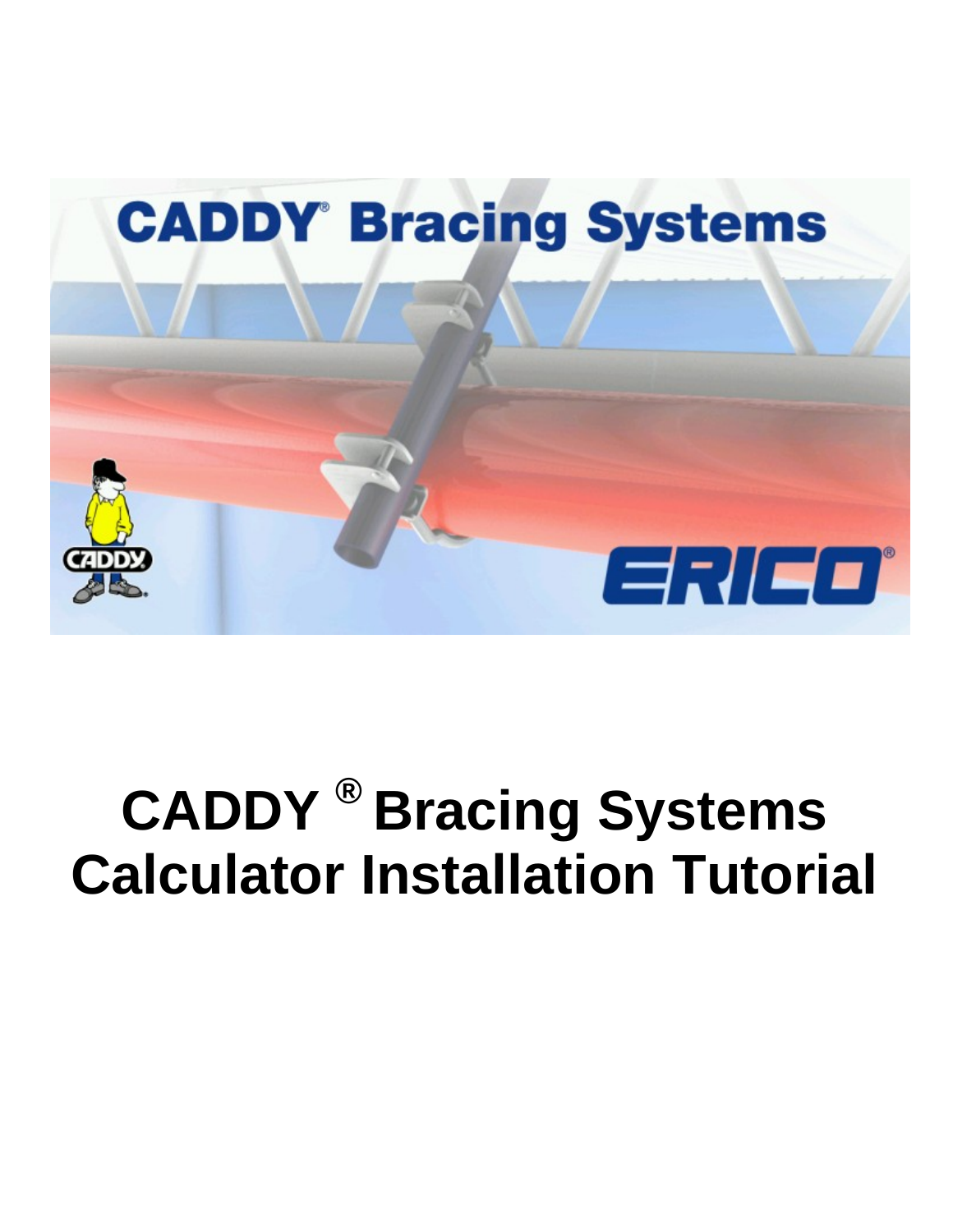

# **Table of Contents**

|                                                                                                          | Page |
|----------------------------------------------------------------------------------------------------------|------|
|                                                                                                          |      |
|                                                                                                          |      |
|                                                                                                          |      |
| • Error 42, Windows $7^{\circledast}$ and Vista $^{\circledast}$ Error Message "Run As Administrator"5&6 |      |
|                                                                                                          |      |
| • Error, Absence of "Crystal Reports <sup>®</sup> Basic for Visual Studio <sup>®</sup> " viewer9&10      |      |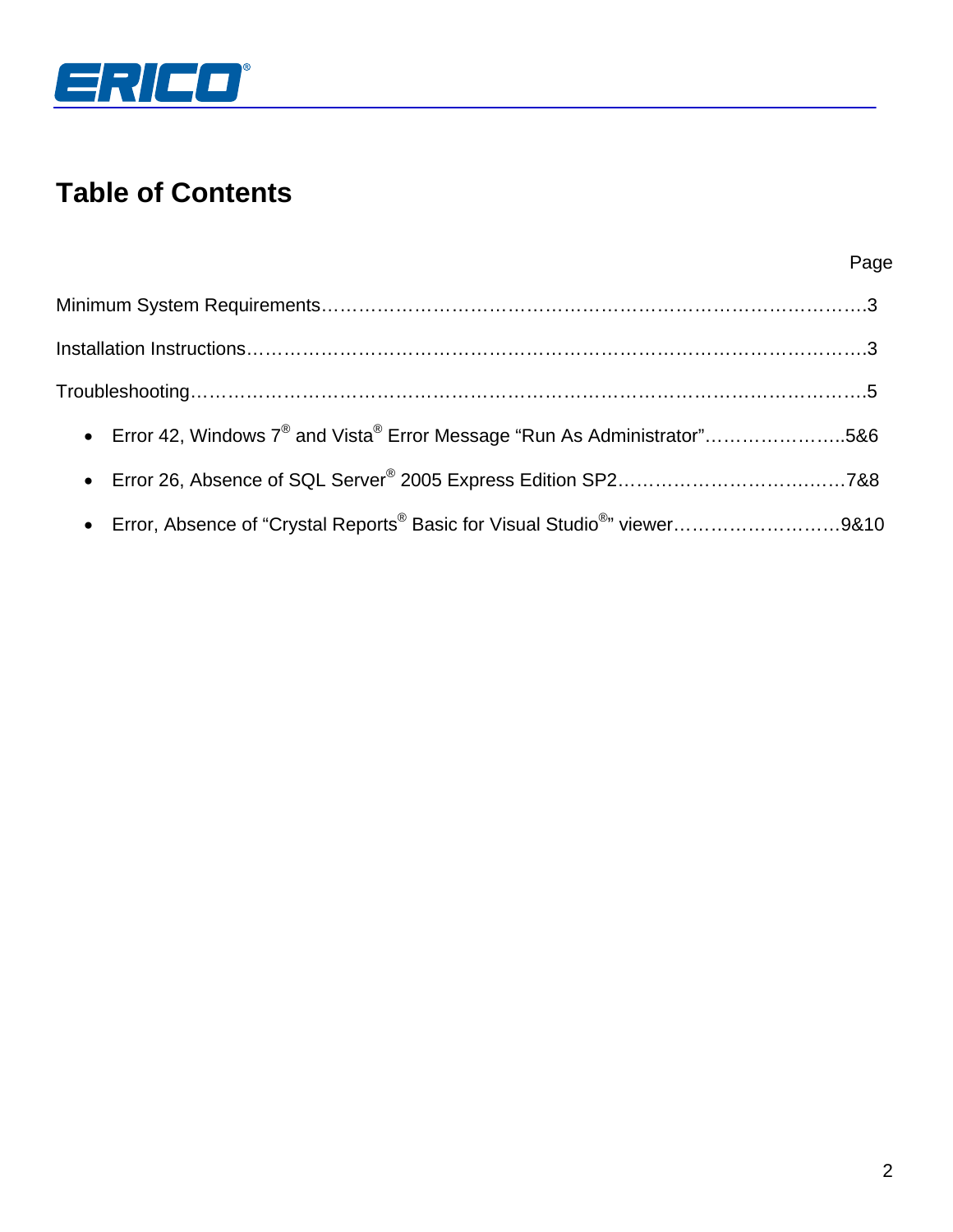

## **Minimum System Requirements**

One of the following operating systems are required to successfully run CADDY<sup>®</sup> Bracing Systems Calculator:

- Microsoft® 2000 Service Pack 3 or greater
- Microsoft Windows® XP Service Pack 2 or greater
- Microsoft Vista $^{\circledR}$
- Microsoft Windows  $7^{\circ}$  (32bit or 64bit)
- Recommended minimum of hard drive space of 290MB

## **Installation Instructions**

Before attempting to download this software onto a computer that is part of a network, contact your network administrator to assist with the software installation. The computer will need to be connected to the Internet to download software prerequisites (see list of prerequisites below). Also, whether the computer is part of a network or not, all fire walls or security settings that would prohibit the download of the software itself or the prerequisites, will need to be disabled.

If your re-installing or installing a new version of CADDY<sup>®</sup> Bracing Systems Calculator, the previous version must be un-installed. To un-install your previous version, go to your control panel, then go to add remove programs and remove the program named "ERICO-NFPA Seismic Calc" only. Now, proceed with re-downloading current software or downloading the new version.

To download the software to your computer, you will need to locate the letter that was E-mailed to you by ERICO. Within the letter, under the Installation Instruction section you will see "click here". Once you click on this link, you will be taken to a site where you will see a file named **seismicInstall.exe**. Open the file named **seismicInstall.exe** and unzip the file. Two files (**SetupERICO-NFPA.msi** and **setup.exe**) will be saved to your computer. Open the **setup.exe** file ONLY, to begin download.

Please note that this installation may take some time, perhaps up to 15 minutes depending upon the speed of your connection. During installation, you may be prompted to give permission to download the following program prerequisites (these are included in your download):

Prerequisites:

- Windows installer 3.1
- .Net<sup>®</sup> Framework 3.5
- SQL Server<sup>®</sup> 2005 Express Edition SP2
- $\bullet$   $\;$  Crystal Reports $^\circledast$  Basic for Visual Studio $^\circledast$

After downloading the software, double click on the CADDY® Bracing Systems Calculator icon (Fig 1) located on your desktop to open the software and initiate activation of the software.

The first dialogue box (Fig 2) to appear will give you the option to **activate** or **exit** the software. If you choose to activate the software, click onto the green box with the white arrow in it. Then the activation dialogue box (Fig 3) will appear.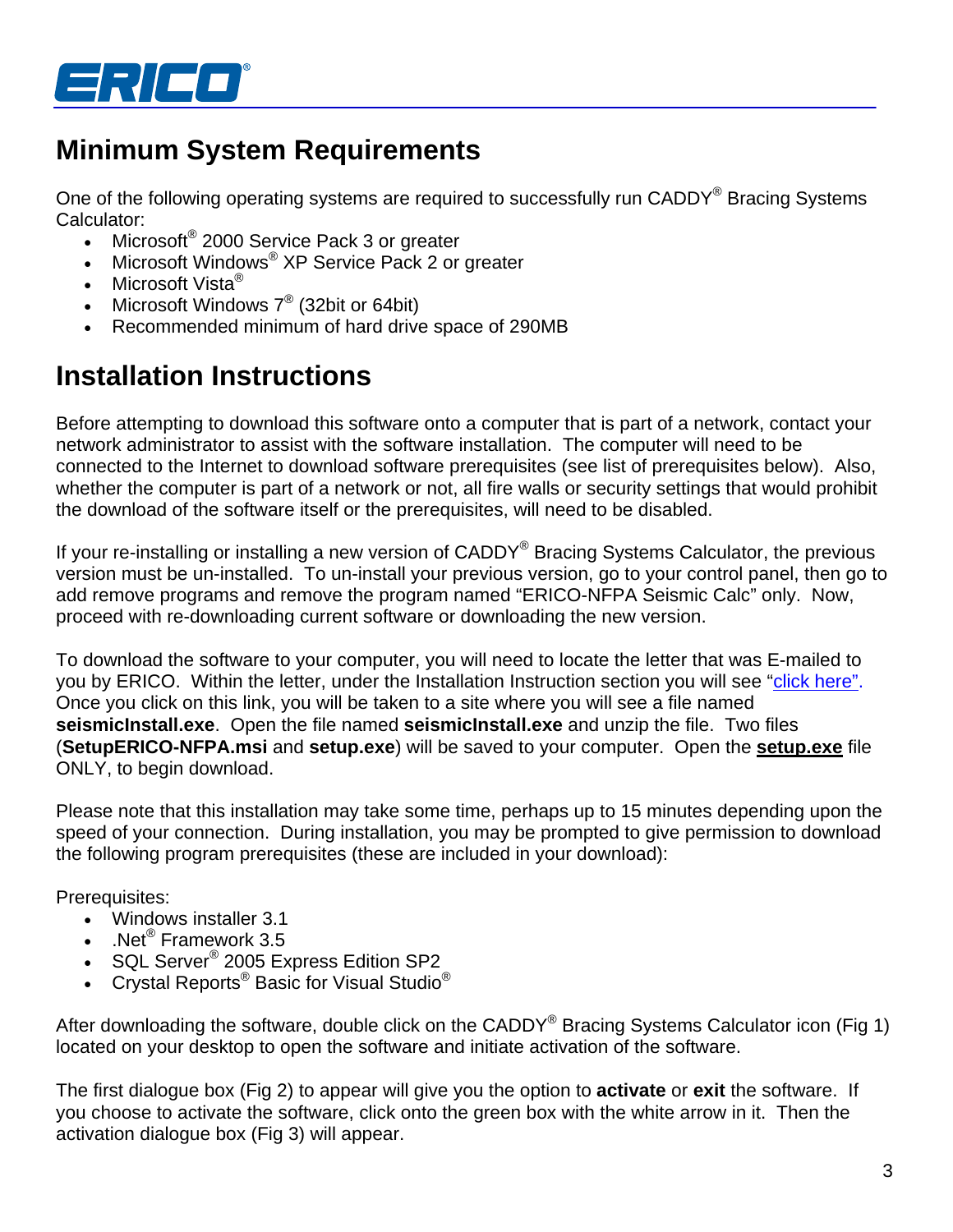

Next, you will need to submit User Code 1 & 2, so that you can receive the necessary Activation Codes. To submit User Code 1 & 2, compose a new e-mail and copy and paste User Code 1 & 2 into the e-mail and then send the e-mail to applications@erico.com. Within 2 business days your unique Activation Codes will be sent to you by reply e-mail. Once you receive Activation Code 1 & 2, copy them from the e-mail and paste them into the activation dialogue box (Fig 3), then click on the **continue** button at the lower right hand corner of the dialogue box.

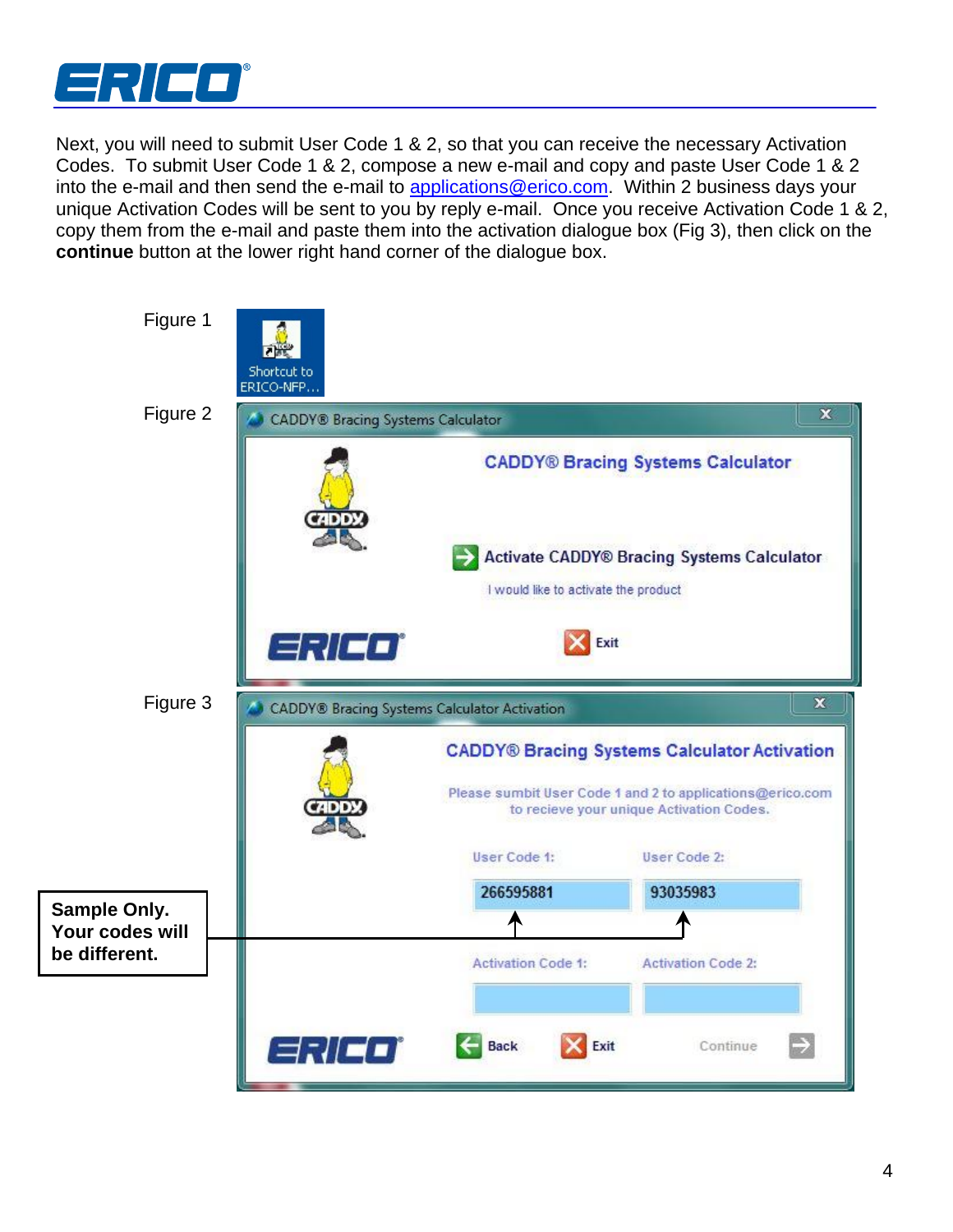

# **Troubleshooting**

#### **Error 42, Windows 7 and Vista Error Message "Run As Administrator"**

The first time you try to run this program after installation, you may receive an error message when you double-click on the CADDY Bracing Systems Calculator icon. This is due to permission controls in recent versions of Windows. Should this occur, please follow these steps to run the software on your machine as the administrator. This only has to be done once and thereafter, the program will run normally by double-clicking on the program icon.

- 1. Right-click desktop program icon;
- 2. Click Properties;
- 3. Select Compatibility Tab;
- 4. In Privilege Level, check "Run this program as an administrator".

#### **Error Message**

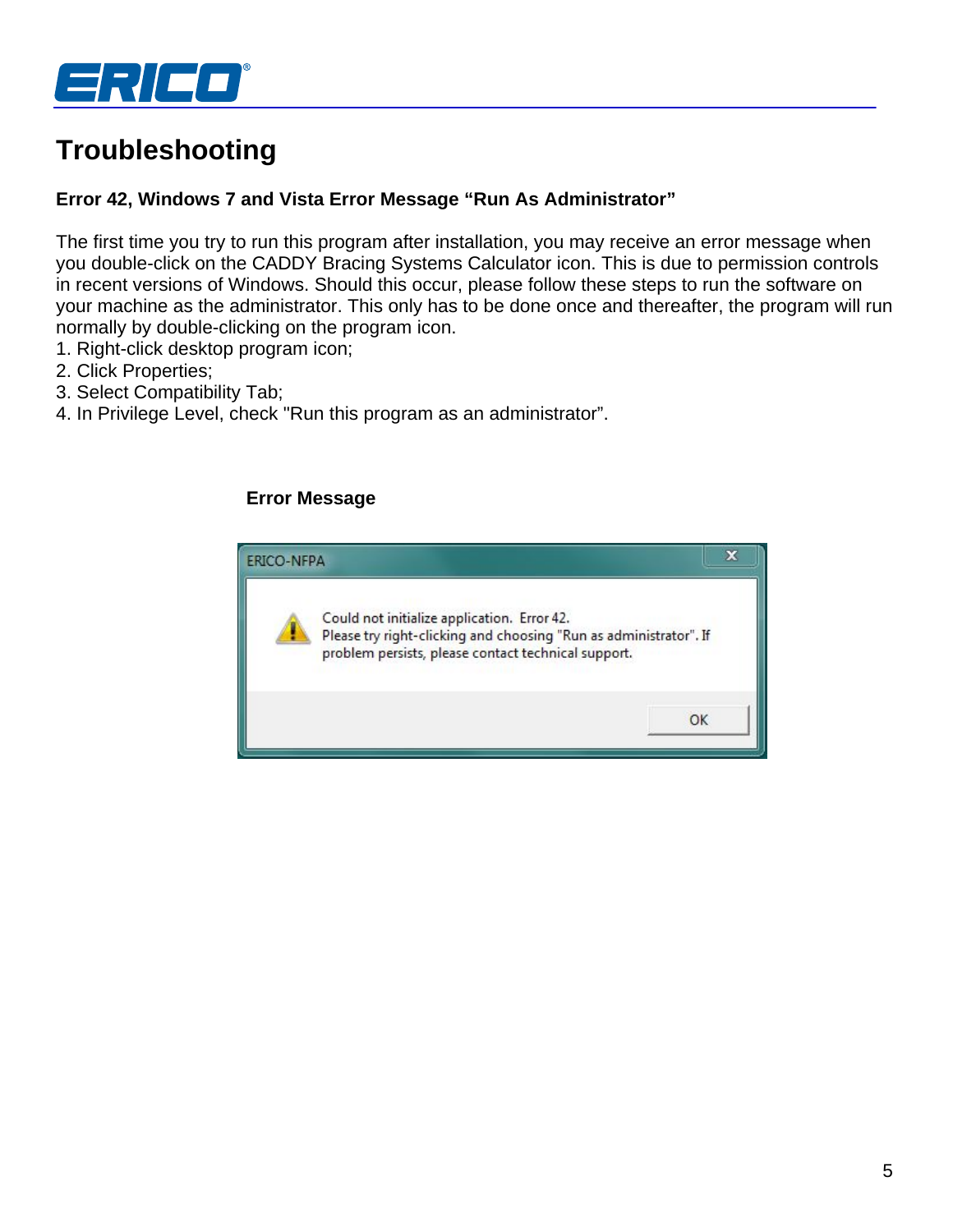

## **Compatibility Tab**

|                                        | x<br>Shortcut to ERICO-NFPA.exe Properties              |                                              |                                                                                                                                        |  |
|----------------------------------------|---------------------------------------------------------|----------------------------------------------|----------------------------------------------------------------------------------------------------------------------------------------|--|
|                                        | Security                                                | <b>Details</b>                               | Previous Versions                                                                                                                      |  |
|                                        | General                                                 | Shortcut                                     | Compatibility                                                                                                                          |  |
|                                        | matches that earlier version.                           |                                              | If you have problems with this program and it worked correctly on<br>an earlier version of Windows, select the compatibility mode that |  |
|                                        | Help me choose the settings<br>Compatibility mode       |                                              |                                                                                                                                        |  |
|                                        |                                                         |                                              |                                                                                                                                        |  |
|                                        | Windows XP (Service Pack 3)                             |                                              |                                                                                                                                        |  |
|                                        | Settings                                                |                                              |                                                                                                                                        |  |
|                                        | Run in 256 colors                                       |                                              |                                                                                                                                        |  |
|                                        | Run in 640 x 480 screen resolution                      |                                              |                                                                                                                                        |  |
|                                        | Disable visual themes                                   |                                              |                                                                                                                                        |  |
|                                        | Disable desktop composition                             |                                              |                                                                                                                                        |  |
|                                        | Check the "Run this program<br>as an administrator" box | Disable display scaling on high DPI settings |                                                                                                                                        |  |
| Privilege Level                        |                                                         |                                              |                                                                                                                                        |  |
| V Run this program as an administrator |                                                         |                                              |                                                                                                                                        |  |
| Change settings for all users          |                                                         |                                              |                                                                                                                                        |  |
|                                        |                                                         | OK                                           | Cancel<br>Apply                                                                                                                        |  |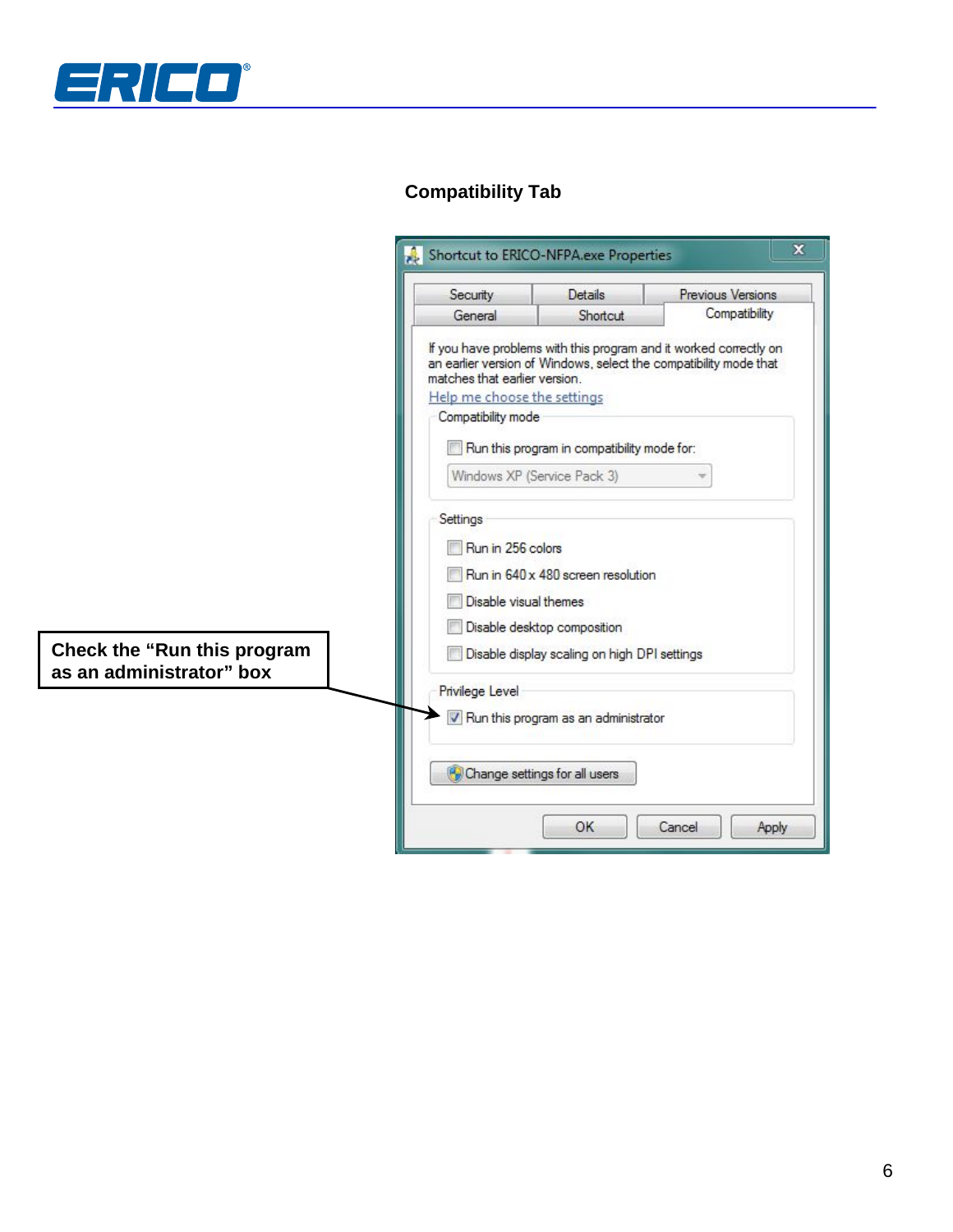

## **Error 26, Absence of SQL Server® 2005 Express Edition SP2**

If an error message dialogue box (as shown below) pops up while working within Step 1 of the CADDY® Bracing Systems Calculator, then the software prerequisite (SQL Server® 2005 Express Edition SP2) is not downloaded onto the computer. To resolve this error, the prerequisite will need to be downloaded onto the computer.



Ensure that all network or system firewalls or other security systems are set to allow for a download from the Internet.

Determine whether the computer is a 32-bit or 64-bit machine. The file path to system information is different between Windows (XP and Vista) and Windows 7. For Windows (XP and Vista) users, you will need to go to your start menu, control panel, system, then the tab labelled "general". For Windows 7 users, you will need to go to your start menu, control panel, system and security, then system. If "64-bit" appears within the system information then your computer is a "64-bit" machine. If "64-bit" does not appear within the system information then your computer is a "32-bit" machine.

Navigate to the Microsoft download site by copying the following link into your Internet browsing search bar and pressing the enter key on your keyboard.

http://www.microsoft.com/downloads/details.aspx?displaylang=en&FamilyID=31711d5d-725c-4afa-9d65-e4465cdff1e7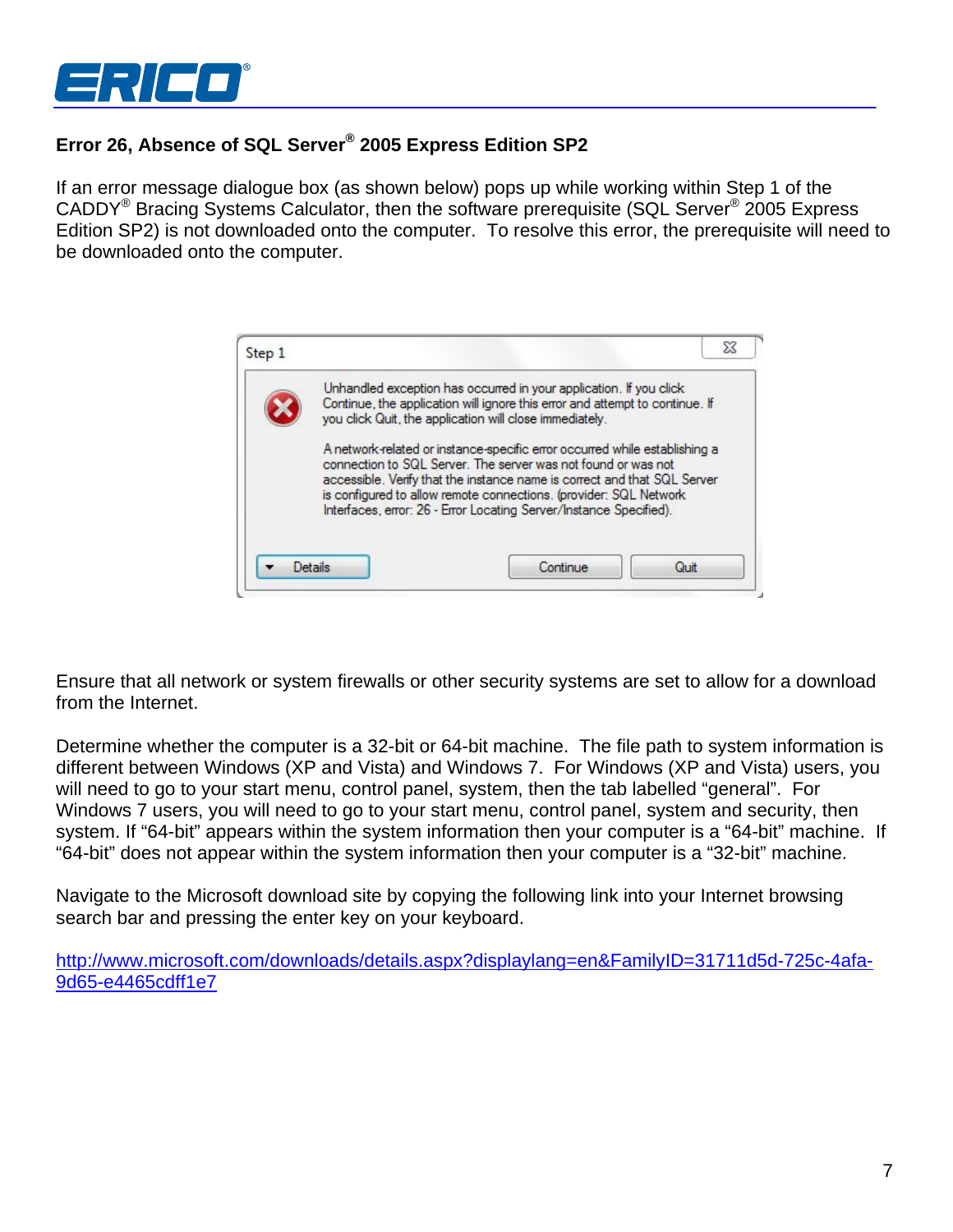

On the Microsoft download site, click on the download button for your appropriate bit size and follow the download instructions provided by Microsoft. After the prerequisite (SQL Server<sup>®</sup> 2005 Express Edition SP2) download is complete, open the CADDY® Bracing Systems Calculator to make sure the error is resolved. If the error has not been resolved, delete and re-install CADDY® Bracing Systems Calculator per the instructions given within the "Installation Instructions" section.

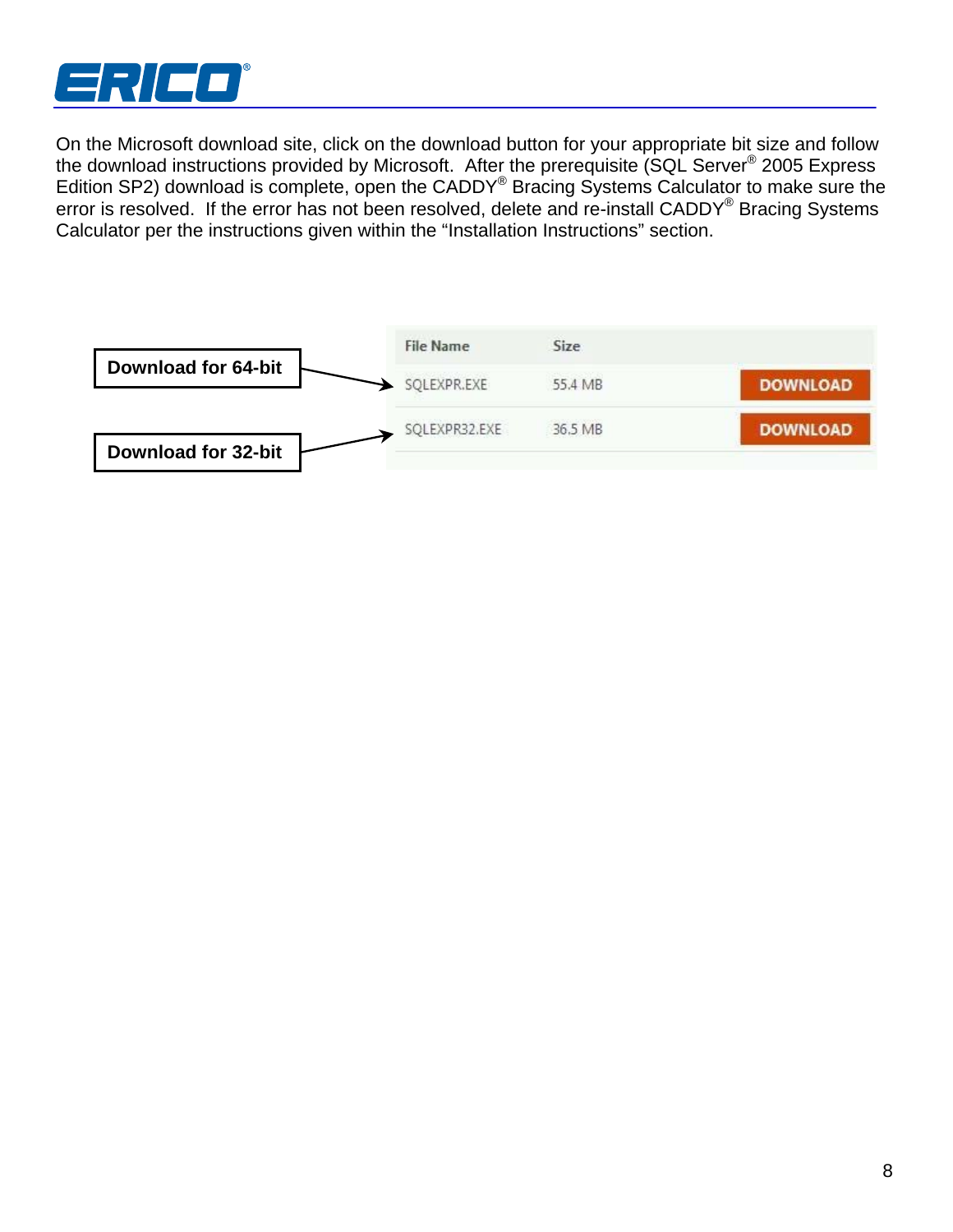

## **Error, Absence of "Crystal Reports® Basic for Visual Studio®" viewer**

If an error message dialogue box (as shown below) pops up while working within Step 4 of the CADDY® Bracing Systems Calculator, then the software prerequisite (Crystal Reports® Basic for Visual Studio<sup>®</sup>) is not downloaded onto the computer. To resolve this error, the prerequisite will need to be downloaded onto the computer.



Ensure that all network or system firewalls or other security systems are set to allow for a download from the Internet.

Determine whether the computer is a 32-bit or 64-bit machine. The file path to system information is different between Windows (XP and Vista) and Windows 7. For Windows (XP and Vista) users, you will need to go to your start menu, control panel, system, then the tab labelled "general". For Windows 7 users, you will need to go to your start menu, control panel, system and security, then system. If "64-bit" appears within the system information then your computer is a "64-bit" machine. If "64-bit" does not appear within the system information then your computer is a "32-bit" machine.

Navigate to the Business Objects<sup>®</sup> download site by copying the following link into your Internet browsing search bar and pressing the enter key on your keyboard.

http://resources.businessobjects.com/support/additional\_downloads/runtime.asp#09